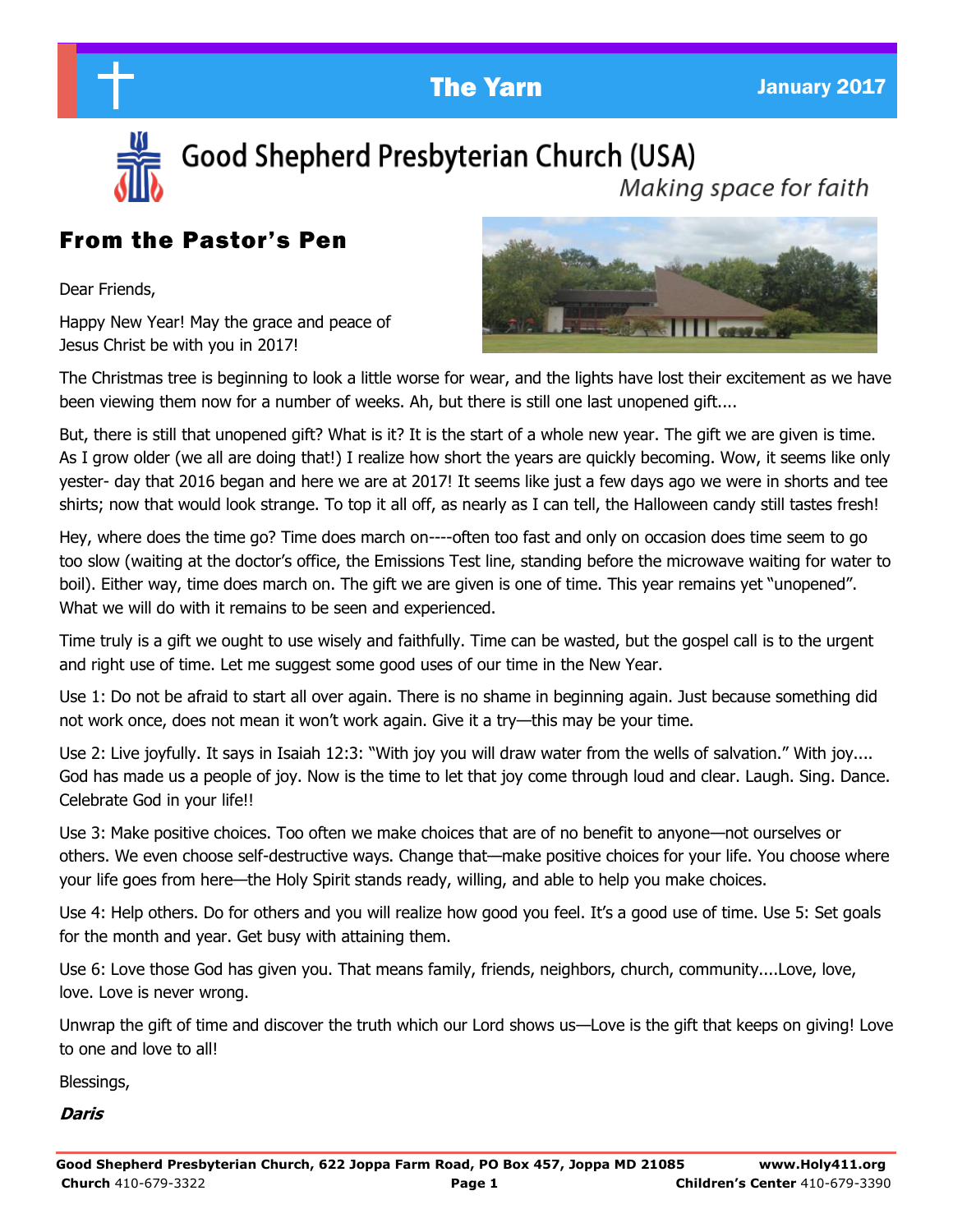# **The Yarn January 2017**

The Deacons would like to thank everyone for the generous donations to the Harford Family House. We had a generous amount of donations, and they were delivered on Monday, December 19th. We are such a giving church and always answer the call. Well done!

**Coffee Hour** - Please take a look at the sign up sheet and determine when you might help with light refreshments. This can be shared with another person or persons if you wish.

If you have any questions please ask any Deacon.

**Redner's Tapes** - Remember to bring in any and all tapes. We collect them all year long! If you are not familiar with this outreach please ask a Deacon or Elder.

# Deacons Shepherd's Kids

Costumes, costumes, costumes. Every kid loves to wear a costume. In December we dressed up as shepherds, wise ones, angels, Mary, and Joseph. The kids had so much fun wearing those costumes that even after they wore them in church on Sunday, December 18th, they insisted on wearing them for our second Shepherd's Kid in December on the 21st. The angels sang, "This little light of mine, I'm gonna let it shine," while the shepherds and wise ones said, "Wow!" and "Amazing!"

Our Shepherd's Kids dates for January are the 11th and 18th at 5:30pm.

Join us for the fun!





# Women's Association 2017 Dates......Humming Bird

The Women's groups have many activities planned for the New Year! Please plan to join us for our Bible Studies and for our "Hummingbird" missions.

## **Thursday, January 12 10:00 AM**

Circle Bible Study Lesson 5 – According to Paul

## **Thursday, January 26 10:00 AM** Make Valentine bags for the Sharing Table

Please bring pre-packaged candies, crackers, snacks, etc. to fill the bags.

Fill the PDA Hygiene Kit bags

Pillowcase Dresses Project : Joan Pugh, Ellyn Hooper, Mary Kaye Kent

In February and March we will begin making our pillowcase dresses. Pillowcases, trims, and bindings are needed for this project. Please begin bringing in those supplies now so that we can supplement as needed.

## **Dates for making dresses:**

**Thursday February 23 Thursday March 2 Thursday March 23**

## **PILLOWCASE DRESSES**

**Beginning on February 23,** the members of the Women's Association will once again embark on the Pillowcase



Dress project. This will be our fifth year. With the contributions of the GSPC family, they have made and donated close to 300 dresses which have gone to Haiti, Zambia, Malawi and the Pine Ridge Reservation of South Dakota. Once again, we are seeking pillowcases for use with this project. Know anyone who is clearing out a home, downsizing? Check out the Thrift Stores. Ask the members of other groups you may belong to.

**We will begin collecting the dresses in January & February.** Please give them to Ellyn Hooper or Mary Kaye Kent or in the basket in the narthex. The pillowcases should be cotton or cotton blend. Plain, trimmed, prints of stripes, flowers are ideal. Horizontal picture designs don't lend themselves to the vertical direction of the dress.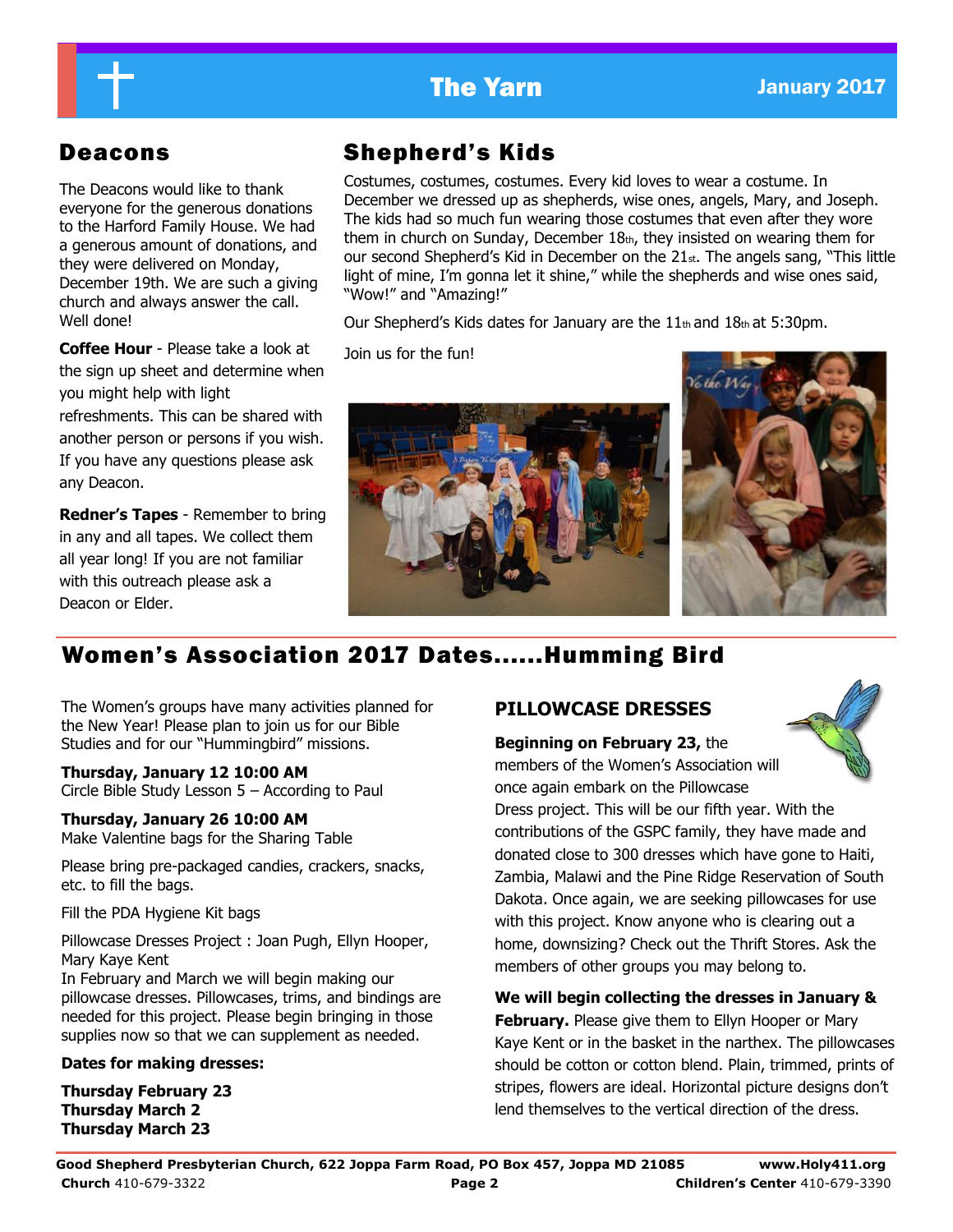# The Sharing Table

## **Dear Good Shepherd members and friends,**

**Feb 11, 2017** is our first date to serve the guests at The Sharing Table, Prince of Peace Catholic Church, 2600 Willoughby Beach Road, Edgewood; about a block beyond Edgewood High School.

We need your participation to make this ministry a success. A few of our regular participants will not be available this time; so we really need others to volunteer their time and talents to ensure the success of our service.

Should you be willing to prepare a casserole, the pans and recipe are located behind the door in the Church Office. The recipe is enough to fill two aluminum baking pans. If you do not care to prepare casseroles, but would be willing to assist in serving the meal, you need to know the following:

 $\Rightarrow$  Sign up on the schedule sheet on the bulletin board in the hallway.

### **Thursday, January 12—10:00 am – 11:30 am Upper Room**

**Who is Jesus? – What a Difference a Lens Makes**

**BIBLE STUDY-LESSON 5** – According to Paul

**READ THE FOLLOWING:** 1Corinthians 1:118-25; 2:1-2; 2Corinthians 5:17-20; Philippians 2:1-4; Acts 18

**KEY IDEA:** Paul stresses that the cross of Christ is central to understanding true discipleship. **PRAYER LEADER:** 

**LENS:** The cross and the risen Christ

Joan Pugh

**Please bring a decorative object or a piece of jewelry of a cross to be used as part of our discussion.**

## **BAG LUNCH**

# Ushers / Tellers **Prayer List**

| <b>Ushers:</b> |                          | <b>Tellers:</b> |
|----------------|--------------------------|-----------------|
| Jan. 1         | Petnic, Workman          | Lawson, Terry   |
| Jan. 8         | Tich, McKemy, Morgan     | Starke, Webster |
| Jan. 15        | Douglas, Webster, Starke | TicH, Pfoutz    |
| Jan. 22        | Maas, Wronowski          | Kent, PreVatte  |
|                | Jan. 29 Hooper, Young    | Hooper, Petnic  |

- $\Rightarrow$  The time to arrive at Prince of Peace (use the entrance on the backside of the church) is 10 a.m.
- $\Rightarrow$  The first items of business will be to set up the dining hall and getting the meal items prepared.
- $\Rightarrow$  Meal service starts at 11:30 a.m. and ends at 1 p.m.
- $\Rightarrow$  After serving the meal, we must then clean the dining hall and kitchen

If you feel you would not be able to stay the entire time, but could assist with the cleaning at the end of the day, you should indicate that and your arrival time would be 1:00 p.m.

The Women's Group will celebrate Valentine's Day with special gifts for the guests. We do hope you will consider joining us for this very special service for those in our community who benefit from it.

Our next date of service will be August 12, 2017.

## Women's Bible Study **Sharing Table-Ladies**

## **Donations for the February Sharing Table**

Other than the Valentine Bags that we are filling for the Sharing Table participants, we would also like to donate new or gently used clothing such as coats, scarves, winter hats, and gloves. These items will be taken to Sharing Table on Saturday February 11 when it is our turn to serve.

## **These items can be brought in starting January 29 through February 5.**

We need the whole church to help us in this project!

**THANK YOU!!!!!**



Philip Pugh, Wayne Weich, Lesley & Mike Pinkosz, Diana Ciccotelli, Rodger & Vyona Bultena, Ed Matthai, Mike McKemy, Ron Bartlett, Darlene Burton, Lynda Bates, Nick Jackson, Suzy Phillips, Joshua Pinkosz, Barb & Jack Baerwald, Jack Sullivan, Cecelia Davis, Valerie, Leighton, June Gnagy, Nick Jackson, Allen Estep, Sherry & Howie Dunn

## **gsprayers@juno.com**